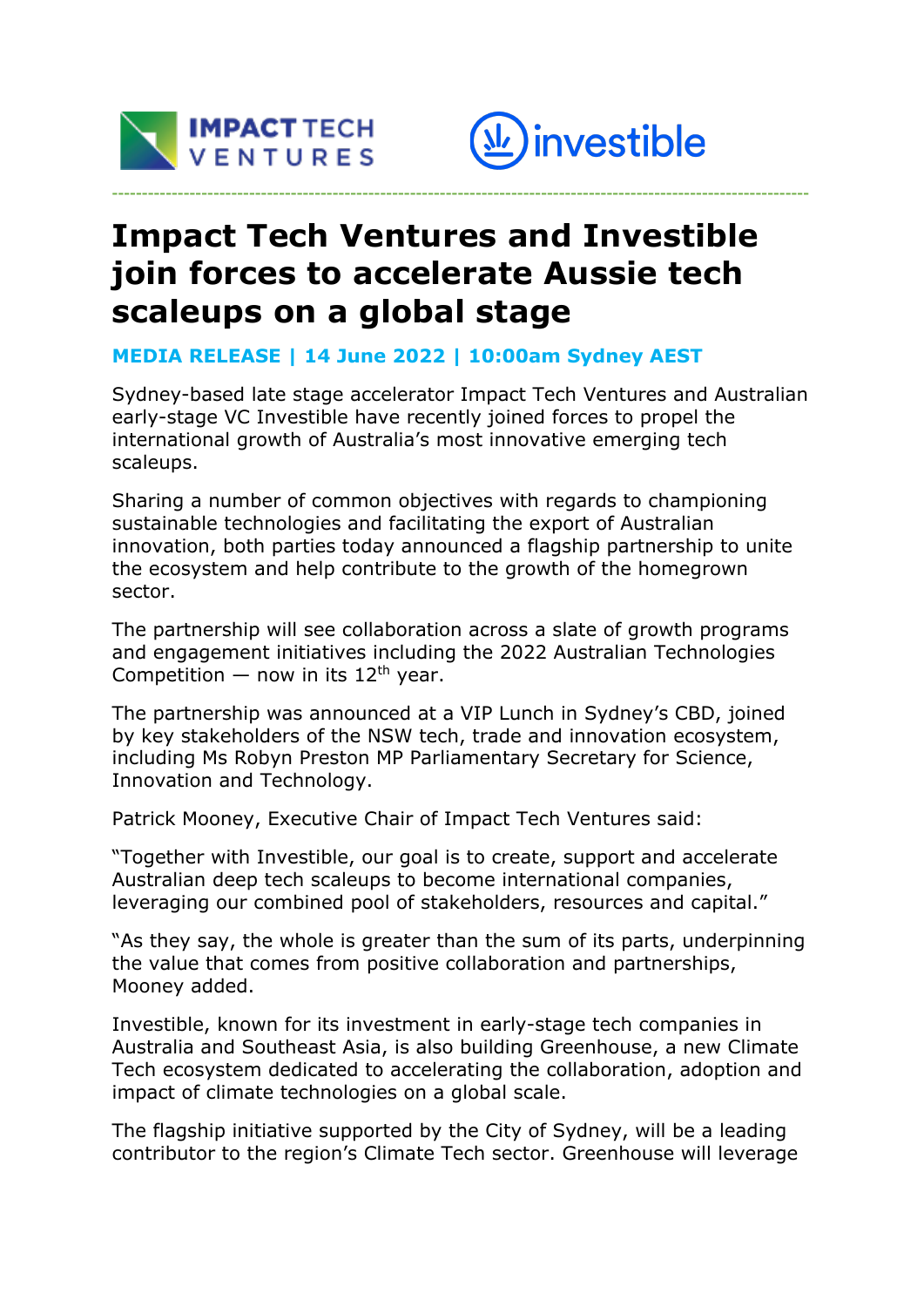the expertise and capacity of Impact Tech Ventures as it nears completion.

Speaking of the partnership, Investible Co-founder and Greenhouse CEO Creel Price said:

"Investible's work toward Greenhouse is all about designing an ecosystem that's optimised for growth; bringing together a diverse group of investors, experts, partners, and advisers to provide climate tech businesses with the nutrient capital, talent, programs and community to grow to their fullest potential."

"This complements the work done through Impact Tech Ventures and the Australian Technologies Competition. We see this partnership as the perfect alignment to help Australian companies reach their potential on a global scale," Price added.

Aspiring scaleups with a tech-based solution to one of 12 award categories can apply online between now and the closing date of 4 July 2022. Supported by federal government, state government and private enterprise, this year NSW serves as the host state of the Competition, courtesy of sponsorship and support from Investment NSW.

ENDS

----------------------------------------------------------------------------

#### **MEDIA CONTACTS**

Shelly Lewis Impact Tech Ventures +61 478 736 040 shelly.lewis@impacttech.asia

Franko Ali Marketing Manager, Investible +61 431 569 233 franko@investible.com

----------------------------------------------------------------------------

## **About Investible**

Investible is an early-stage venture capital firm backing the visionaries advancing humanity through technology. Its mission is to connect ground-breaking companies with the capital, expertise and networks they need to realise their potential on a global scale.

Founded in 2014 and with offices in Sydney and Singapore, our unique approach to early-stage tech investment globally sees our VC Funds